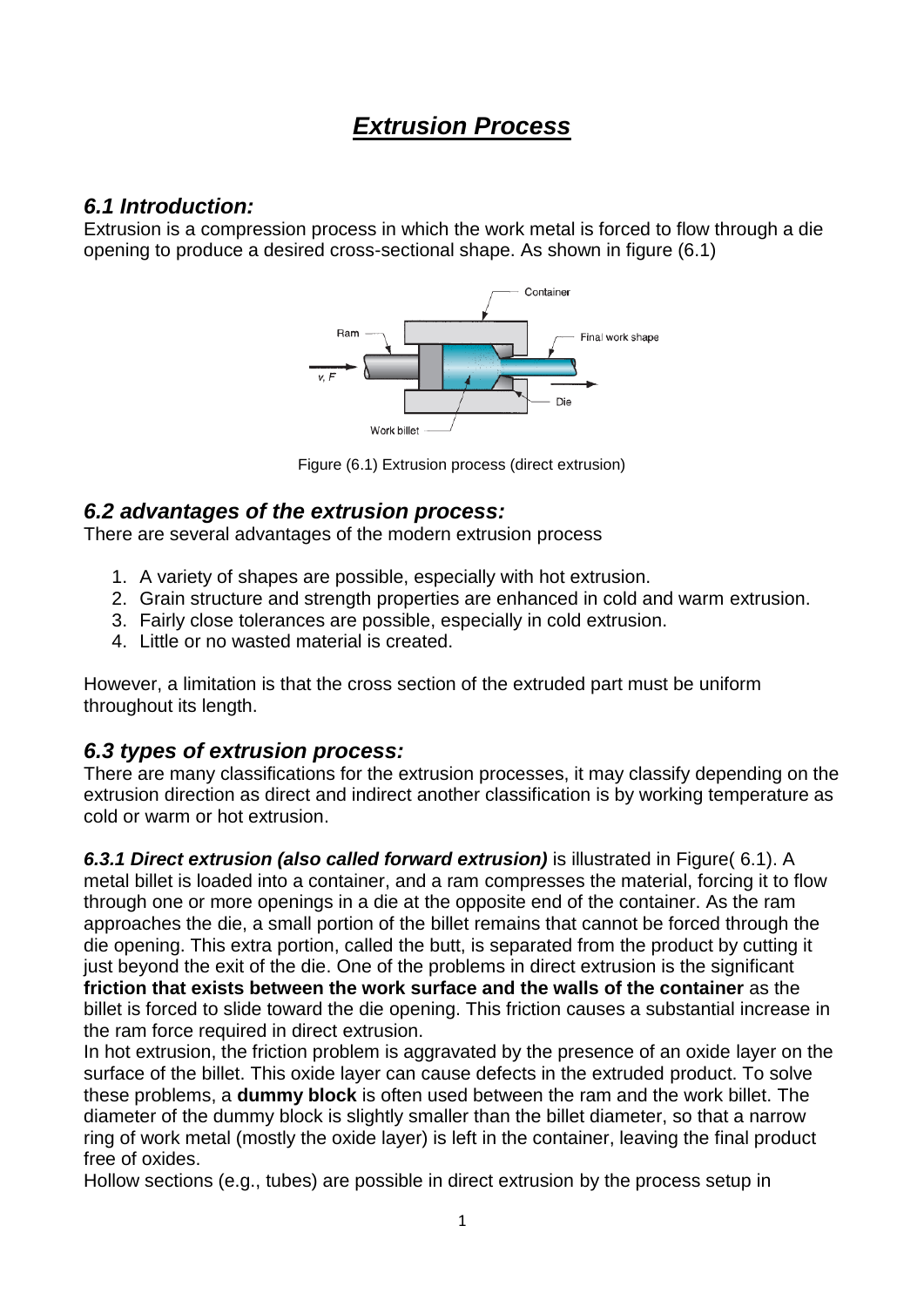Figure (6.2). The starting billet is prepared with a hole parallel to its axis .This allows passage of a mandrel that is attached to the dummy block. As the billet is compressed, the material is forced to flow through the clearance between the mandrel and the die opening



 Figure (6.2) (a) Direct extrusion to produce a hollow or semi –hollow cross section; (b) Hollow and (c) Semi-hollow cross sections.

*6.3.2 Indirect extrusion, also called backward extrusion and reverse extrusion*, Figure 6.3(a), the die is mounted to the ram rather than at the opposite end of the container. As the ram move, the metal is forced to flow through the clearance in a direction opposite to the motion of the ram. Since the billet is not forced to move relative to the container**, there is no friction at the container walls**, and the ram force is therefore lower than in direct extrusion. **Limitations** of indirect extrusion are imposed by **the lower rigidity of the hollow ram and the difficulty in supporting the extruded product as it exits the die**.



Figure (6.3) indirect extrusion to produce (a) a solid cross section and (b) a hollow cross section

Indirect extrusion can produce hollow (tubular) cross sections, as in Figure 6.3(b). There are practical limitations on the length of the extruded part that can be made by this method. Support of the ram becomes a problem as work length increases.

**6.3.3. Hot extrusion** involves prior heating of the billet to a temperature above (0.5T<sub>m</sub>). This **reduces strength and increases ductility of the metal**, **permitting more extreme size reductions and more complex shapes** to be achieved in the process. Additional advantages include **reduction of ram force**, **increased ram speed**. Cooling of the billet as it contacts the container walls is a problem, and **isothermal extrusion** is sometimes used to overcome this problem.

*6.3.4. Cold extrusion and warm extrusion* are generally used to produce discrete parts, often in finished (or near finished) form. Some important **advantages** of cold extrusion include **increased strength due to strain hardening, close tolerances, improved surface finish**, **absence of oxide layers**, and **high production rates**. Cold extrusion at room temperature also eliminates the need for heating the starting billet.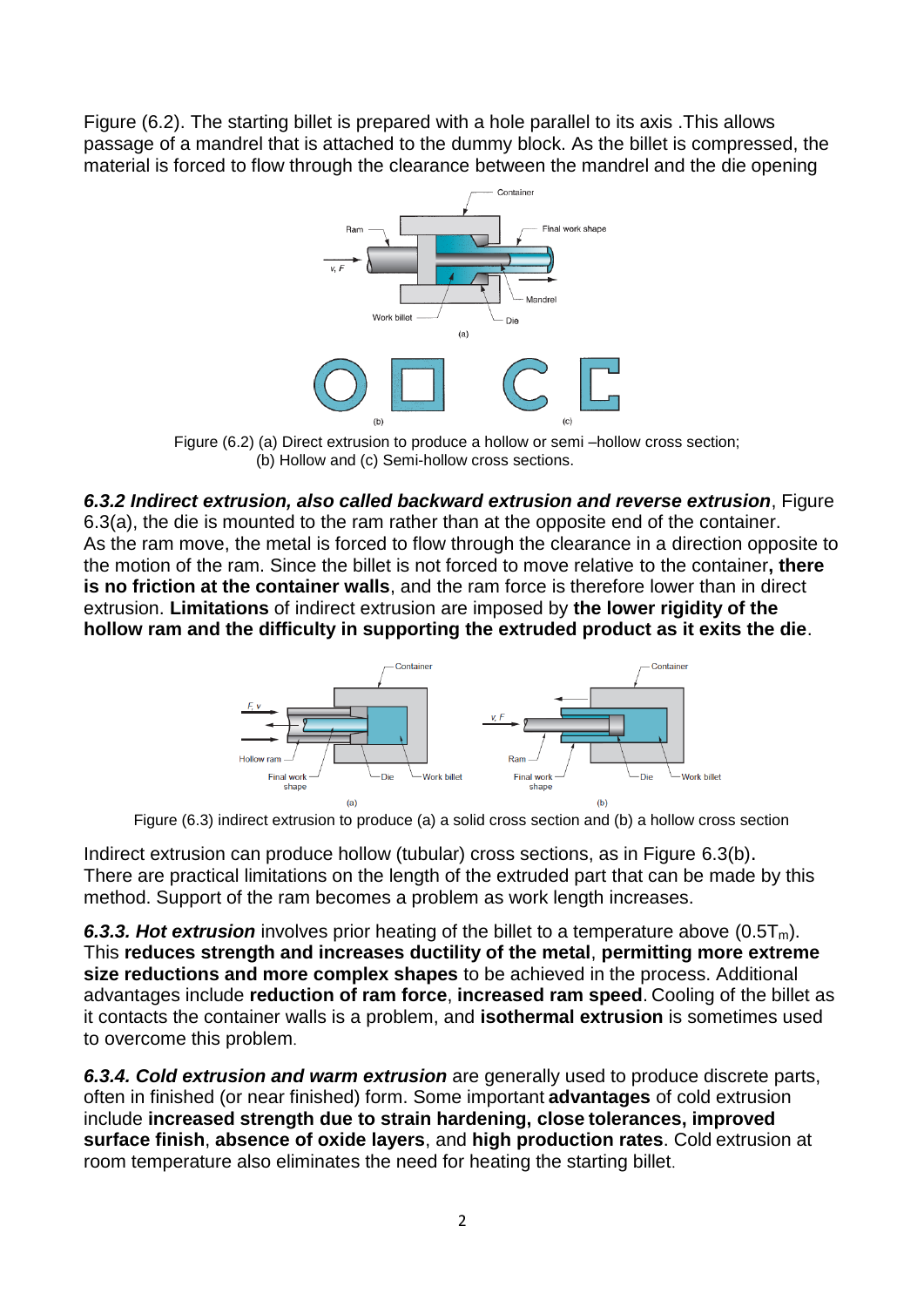#### *6.4 Analysis of extrusion***:**

Let us use Figure 6.4 as a reference in discussing some of the parameters in extrusion. The diagram assumes that both billet and extrudate are round in cross section. One important parameter is the **extrusion ratio**, also called the **reduction ratio**. The ratio is defined:

$$
r_x = \frac{A}{A_f} \tag{6-1}
$$

Where  $r_x$ = extrusion ratio; A<sub>o</sub>= cross-sectional area of the starting billet, mm<sup>2</sup> (in<sup>2</sup>); and  $A_f$  = final cross-sectional area of the extruded section, mm<sup>2</sup> (in<sup>2</sup>). The ratio applies for both direct and indirect extrusion the value of  $r<sub>x</sub>$  can be used to determine true strain in extrusion, given that ideal deformation occurs with **no friction and no redundant work**:

$$
\epsilon = \ln r_x = \ln \frac{A}{A_f} \tag{6-2}
$$

Under the assumption of ideal deformation (no friction and no redundant work), the pressure applied by the ram to compress the billet through the die opening depicted in our figure can be computed as follows:

$$
p = \bar{Y}_f \ln r_x \tag{6-3}
$$

Where  $Y_f$  = average flow stress during deformation, MPa (lb/in2)



Figure (6.4) Pressure And other variables in direct extrusion.

**Friction exists** between the die and the work as the billet squeezes down and passes through the die opening. In direct extrusion, friction also exists between the container wall and the billet surface.

The following empirical equation proposed by Johnson for estimating extrusion strain (in friction condition):

$$
\epsilon_x = a + b \ln r_x \tag{6-4}
$$

Where  $\epsilon_x$  = extrusion strain; and **a** and **b** are empirical constants for a given die angle. Typical values of these constants are:  $a = 0.8$  and  $b = 1.2$  to 1.5. Values of a and b tend to increase with increasing die angle.

**Indirect extrusion** the ram pressure to perform can be estimated based on Johnson's extrusion strain formula as follows:

$$
p = \bar{Y}_f \epsilon_x \tag{6-5}
$$

Where  $Y_f$  is calculated based on **ideal strain from Eq. (6-2)**, rather than extrusion strain in Eq. (6-4).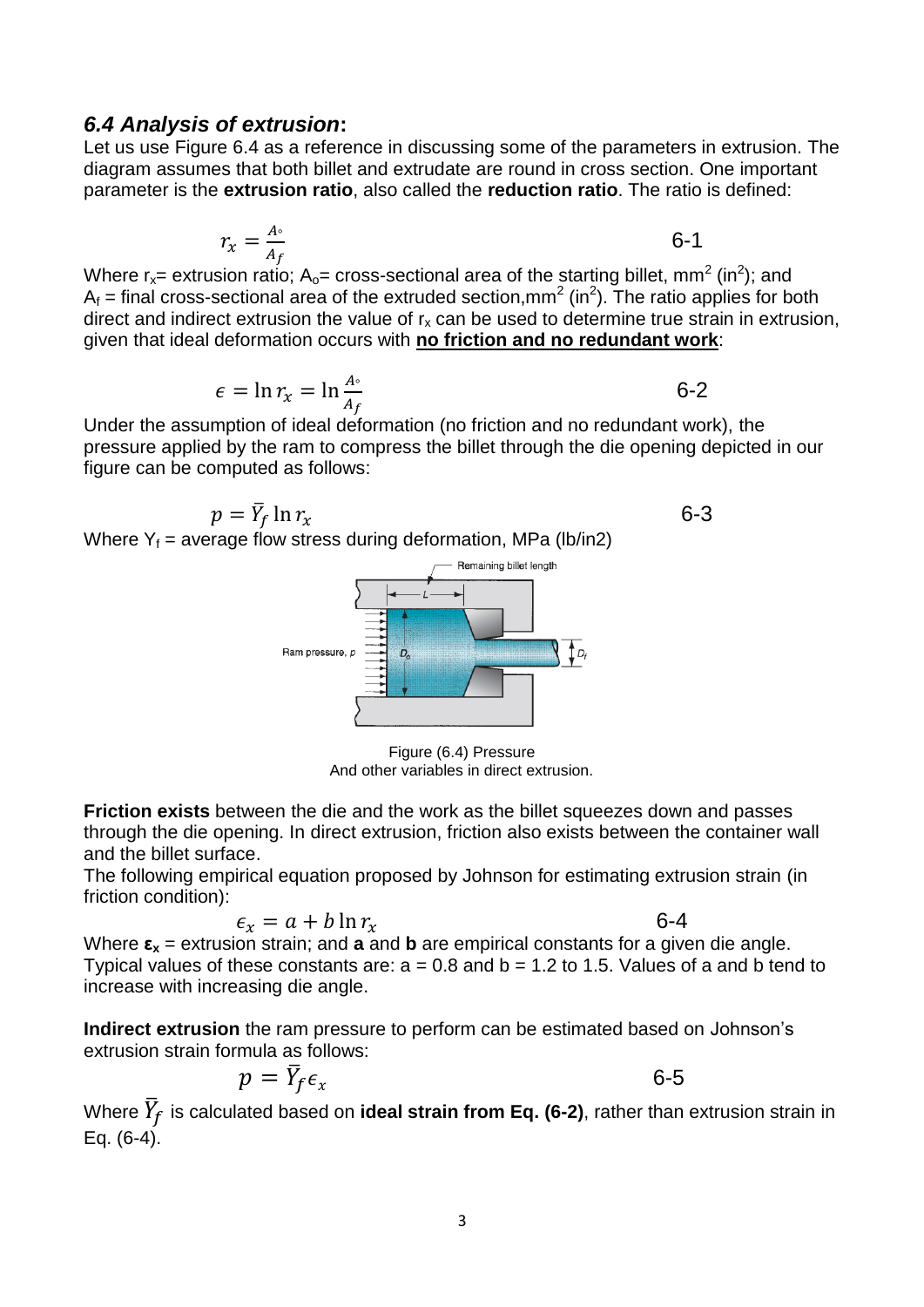**In direct extrusion**, the effect of friction between the container walls and the billet causes the ram pressure to be greater than for indirect extrusion, the following formula can be used to compute ram pressure in direct extrusion:

$$
p = \bar{Y}_f \left( \epsilon_x + \frac{2L}{D_0} \right)
$$

6-6

Where the term 2L/Do accounts for the additional pressure due to friction at the container– billet interface. L is the portion of the billet length remaining to be extruded, and Do is the original diameter of the billet. Note that **p** is reduced as the remaining billet length decreases during the process.

Ram force in indirect or direct extrusion is simply pressure p from Eqs. (6-5) or (6-6), respectively, multiplied by billet area  $A_0$ :

$$
F = pA.
$$

Where  $F = \text{ram force}$  in extrusion, N (lb).

**Example**: A billet 75mmlong and 25mmin diameter is to be extruded in a direct extrusion operation with extrusion ratio  $r_x = 4.0$ . The extrudate has a round cross section. The die angle (half angle) =  $90°$  The work metal has a strength coefficient = 415 MPa, and strainhardening exponent = 0.18. Use the Johnson formula with  $a = 0.8$  and  $b = 1.5$  to estimate extrusion strain. Determine the pressure applied to the end of the billet as the ram moves forward.

**Sol.:**

Let us examine the ram pressure at billet lengths of  $L = 75$ mm (starting value), L= 50 mm, L= 25 mm, and L= 0.We compute the ideal true strain, extrusion strain using Johnson's formula and average flow stress:

$$
\epsilon = \ln r_x = \ln 4.0 = 1.3863
$$

$$
\epsilon_x = 0.8 + 1.5(1.3863) = 2.8795
$$

$$
\overline{Y}_f = \frac{415(1.3863)^{0.18}}{1.18} = 373 \text{ MPa}
$$

L=75mm, With a die angle of 90°, the billet metal is assumed to be forced through the die opening almost immediately; thus, our calculation assumes that maximum pressure is reached at the billet length of 75mm. For die angles less than 90◦ , the pressure would build to a maximum as the starting billet is squeezed into the cone-shaped portion of the extrusion die.

$$
p = 373 \left( 2.8795 + 2 \frac{75}{25} \right) = 3312 \text{ MPa}
$$
  
\n
$$
L = 50 \text{ mm: } p = 373 \left( 2.8795 + 2 \frac{50}{25} \right) = 2566 \text{ MPa}
$$
  
\n
$$
L = 25 \text{ mm: } p = 373 \left( 2.8795 + 2 \frac{25}{25} \right) = 1820 \text{ MPa}
$$

L=0, Zero length is a **hypothetical value** in direct extrusion. In reality, it is impossible to squeeze all of the metal through the die opening. Instead, a portion of the billet (the ''butt'') remains unextruded and the pressure begins to increase rapidly as L approaches zero.

$$
p = 373 \left( 2.8795 + 2 \frac{0}{25} \right) = 1074 \text{ MPa}
$$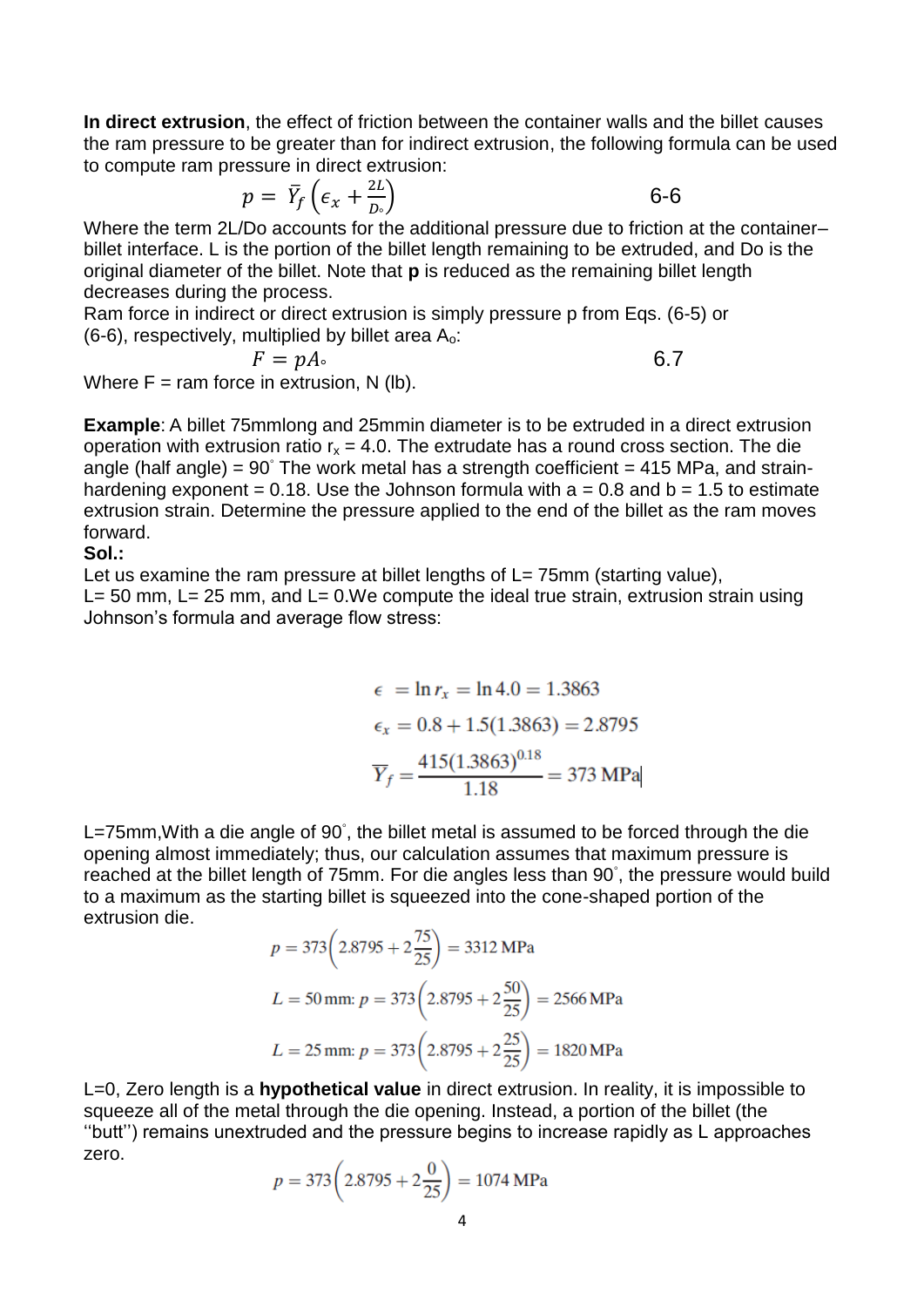### *6.5 Other extrusion processes:*

*6.5.1Impact Extrusion*: Impact extrusion is performed at higher speeds and shorter strokes than conventional extrusion. It is used to make individual components. As the name suggests, the punch impacts the work part rather than simply applying pressure to it. Impacting can be carried out as forward extrusion, backward extrusion, or combinations of these. Some representative examples are shown in Figure (6.5). Impact extrusion is usually done cold on a variety of metals. Backward impact extrusion is most common. Products made by this process include toothpaste tubes and battery cases. As indicated by these examples, very thin walls are possible on impact extruded parts. The high-speed characteristics of impacting permit large reductions and high production rates, making this an important commercial process.



 Fig (6.5) several examples of impact extrusion: (a) forward, (b) Backward, and (c) combination of forward and backward.

#### *6.5.2Hydrostatic Extrusion*

One of the problems in direct extrusion is friction along the billet– container interface. This problem can be addressed by surrounding the billet with fluid inside the container and pressurizing the fluid by the forward motion of the ram, as in Figure 6.6 This way, there is no friction inside the container, and friction at the die opening is reduced. Consequently, ram force is significantly lower than in direct extrusion. The fluid pressure acting on all surfaces of the billet gives the process its name. It can be carried out at room temperature or at elevated temperatures. Special fluids and procedures must be used at elevated temperatures. Hydrostatic extrusion is an adaptation of direct extrusion. Hydrostatic pressure on the work increases the material's ductility. Accordingly, this process can be used on metals that would be too brittle for conventional extrusion operations.

Ductile metals can also be hydrostatically extruded, and high reduction ratios are possible on these materials. One of the **disadvantages** of the process is the **required preparation of the starting work billet.** The billet must be formed with a taper at one end to fit snugly into the die entry angle. This establishes a seal to prevent fluid from squirting out the die hole when the container is initially pressurized.

Fig (6.6) Hydrostatic extrusion